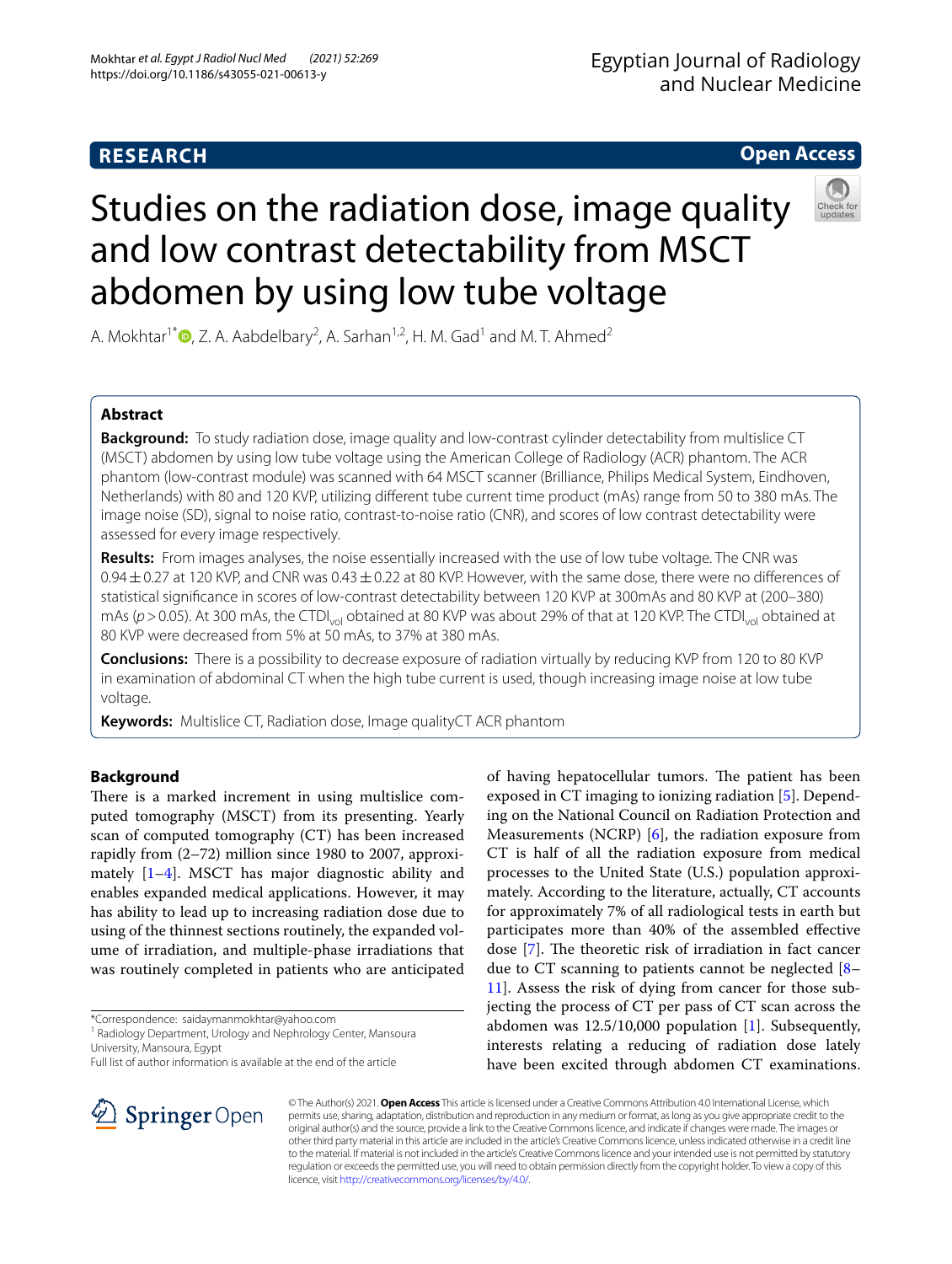Though reducing tube current has the more means for a reduction in radiation dose of CT  $[4, 12]$  $[4, 12]$  $[4, 12]$  $[4, 12]$  $[4, 12]$ , such modification as well decreases the contrast to noise ratio CNR, that already impact in the diagnostic result of the test. This is mostly true in abdominal examination  $[13]$  $[13]$ , wherever low-contrast areas have hardly and badly impacted via the CNR. Several studies [\[14](#page-6-2)[–16](#page-6-3)] propose that examination at low tube voltage can be decrease dose without remarkably efecting image quality. In present work aims to study the radiation dose, the image quality and the low-contrast cylinder detectability from MSCT abdomen by using low tube voltage using the American College of Radiology (ACR) phantom.

#### **Methods**

#### **Description of phantom**

We used Gammex 464 ACR CT Accreditation Phantom ACR phantom model: 464 CT Phantom Serial Numder: 804882-4996, manufacturers: Gammex Inc USA.

The ACR CT accreditation phantom consists of four independent parts which can measure the required image quality parameters [\[17](#page-6-4)[–20\]](#page-6-5). In our study, we use Module 2 Fig. [1.](#page-1-0)

#### **Scanning of CT**

The ACR phantom has been scanned two times per protocol (120-80) KVP with a 64-section MSCT scanner (Brilliance, Philips Medical System, Eindhoven, Netherlands). Scanning was performed with the standard tube voltage (120 KVP) and with the low tube voltage (80 KVP), with tube current time product settings arrangement of 50, 100, 150, 200, 250, 300, and 380 mAs,

respectively for slice thickness 2.5 mm,pitch 1.172 mm/ rotation, rotation time 0.75 s, collimation  $64 \times 0.625$ , matrix 512 and standard flter (Fig. [2\)](#page-1-1).

## **Radiation dose measurement**

We utilized the Computed Tomography dose index volume (CTDI $_{vol}$ ) according to the output's data for radiation dose appreciation. We are record the obtained CT dose index volume ( $\text{CTDI}_{\text{vol}}$ ) of each irradiation conditions from the picture archiving and communication system (PACS) (Fig. [3](#page-2-0)).

We make a comparison between the  $CTDI_{vol}$  that we are obtained at protocol of standard tube voltage with that protocol we are obtained at low tube voltage.

## **CNR and SNR measurements**

We measured the object of low-contrast in 25 mm diameter CT number (HU) and that of the background, for each scanning protocol (120 KVP-80 KVP). The region of interest (ROI) utilized to execute the measurements be maintain at  $100 \text{ mm}^2$ .

CNRs were calculated as follows:

$$
CNR = (HU_M - HU_B)/SD_B,
$$

SNRs were calculated as follows:

 $SNR_M = (HU_M)/SD_M$ 

where  $HU_M$  is the object of low-contrast (a 25 mm diameter) average CT numbers,  $HU<sub>B</sub>$  is the background average CT numbers,  $SD_B$  is the standard deviation of the attenuation values of the background and  $SD<sub>M</sub>$  is the

<span id="page-1-0"></span>

<span id="page-1-1"></span>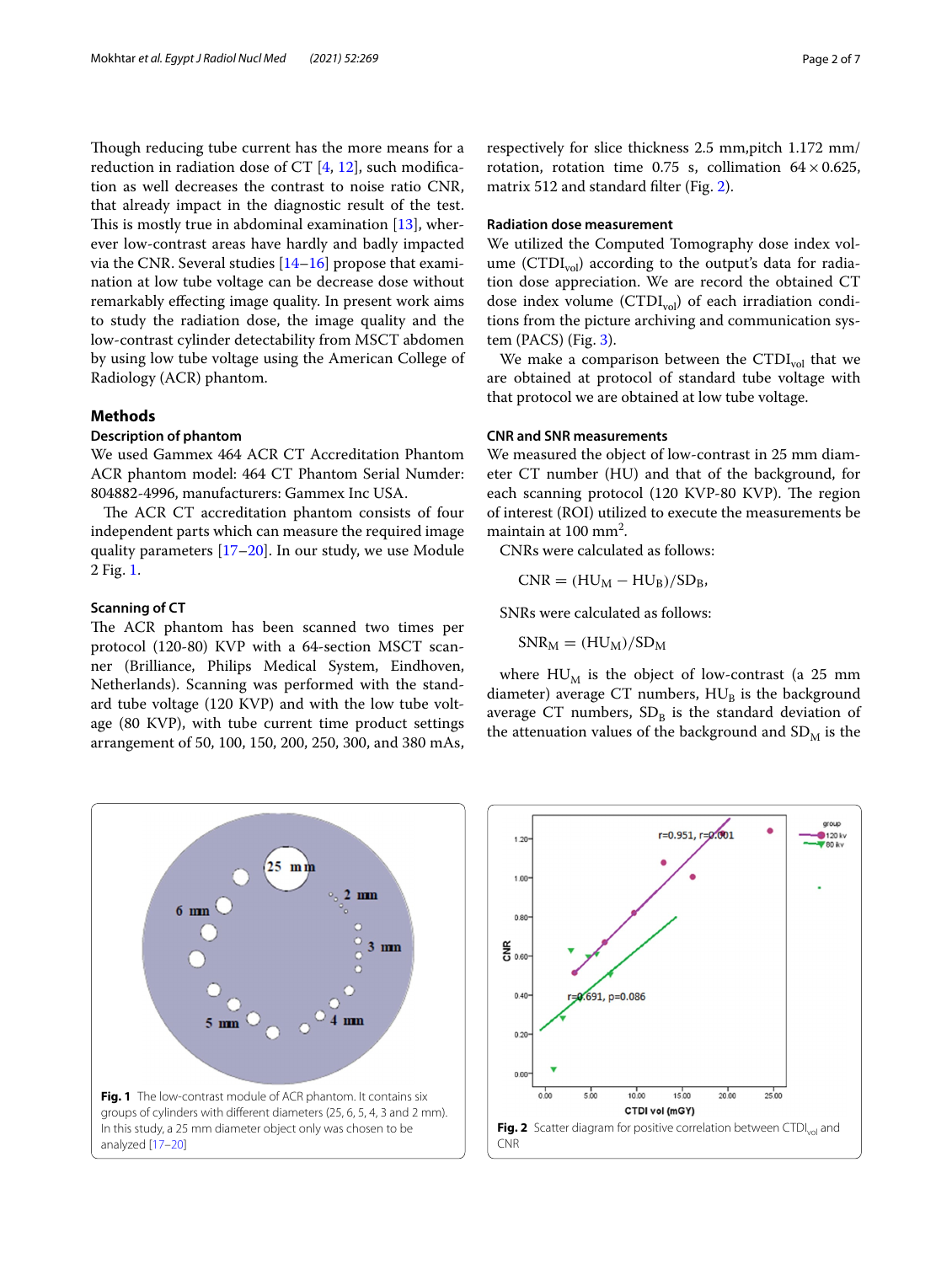



<span id="page-2-0"></span>standard deviation of the low-contrast object (a 25 mm diameter) attenuation values.

#### **Assessment of LCD**

Requested by two profcient viewers who were sightless for each group of survey parameters, check the images independently. Each object visualization was progressive by each observer on scoring scale of a 3-point: if the object was appeared and visible clearly as perfect cylinder, a 3.0 score was acquired, if the object do not visible clearly a 2.0 score was acquired, and a 1.0 score was acquired if the object not appeared (cannot be detected). All images were evaluated respectively by each observer.

#### **Statistical analysis**

Data were analyzed with SPSS version 21.

#### **Results**

## **Radiation dose**

Results show that  $CTDI_{vol}$  range was from 3.2 to 24.6 mGy at 120 KVP, also the mean was 13.21 mGy and stander deviation was  $\pm$  7.46 mGy. The result shows that  $CTDI<sub>vol</sub>$  range was from 0.90 to 7.12 mGy when 80 KVP was used, the mean was 3.83 mGy and stander deviation was  $\pm$  2.16 mGy. The CTDI<sub>vol</sub> acquired of each group of irradiation conditions (120–80) KVP is listed in Table [1](#page-2-1). At the same mAs settings, the CTDI<sub>vol</sub> acquired at 80 KVP was about 29% of the  $\text{CTDI}_{\text{vol}}$  acquired when 120 KVP is utilized. By make a comparison with  $\text{CTDI}_{\text{vol}}$ acquired when120 KVP and 300 mAs is used, the relative CTDI<sub>vols</sub> acquired with 80 KVP are 5% at 50 mAs, 10% at

<span id="page-2-1"></span>

|                                    |  | <b>Table 1</b> The CTDI <sub>vols</sub> values obtained at 120 KVP and 80 KVP for |  |  |  |  |
|------------------------------------|--|-----------------------------------------------------------------------------------|--|--|--|--|
| each set of acquisition conditions |  |                                                                                   |  |  |  |  |

| Tube current-time product | CTDIvols (mGY) |               |  |  |  |
|---------------------------|----------------|---------------|--|--|--|
| (mAs)                     | <b>120 KVP</b> | <b>80 KVP</b> |  |  |  |
| 50                        | 3.2            | 0.9           |  |  |  |
| 100                       | 6.5            | 1.9           |  |  |  |
| 150                       | 9.7            | 2.8           |  |  |  |
| 200                       | 12.94          | 3.8           |  |  |  |
| 250                       | 16.12          | 4.7           |  |  |  |
| 300                       | 19.4           | 5.6           |  |  |  |
| 380                       | 24.6           | 7.12          |  |  |  |

<span id="page-2-2"></span>**Table 2** Comparison of CTDI<sub>vol</sub> (mGy) between 120 and 80 KVP

|                    | CTDIvol (mGY)    |               | Student t-test p value |          |  |
|--------------------|------------------|---------------|------------------------|----------|--|
|                    | <b>120 KVP</b>   | <b>80 KVP</b> |                        |          |  |
| Mean $\pm$ SD $^-$ | $13.21 \pm 7.46$ | $3.83 + 2.16$ | 319                    | $0.008*$ |  |
| Min–Max            | $3.20 - 24.60$   | $0.90 - 7.12$ |                        |          |  |

\*means *p* < 0.05

<span id="page-2-3"></span>**Table 3** Comparison of CT number between 120 and 80 KVP

|                   | <b>CT</b> number                |                                           | Student t-test p value |            |  |
|-------------------|---------------------------------|-------------------------------------------|------------------------|------------|--|
|                   | 120 KVP                         | <b>80 KVP</b>                             |                        |            |  |
|                   |                                 | Mean ± SD 90.47 ± 0.62 64.97 ± 1.29 47.04 |                        | $< 0.001*$ |  |
|                   | Min-Max 89.64-91.45 63.14-66.50 |                                           |                        |            |  |
| *means $p < 0.05$ |                                 |                                           |                        |            |  |

100 mAs, 14% at 150 mAs, 20% at 200 mAs, 24% at 250 mAs, 29% at 300 mAs, and 37% at 380 mAs.

Table [2](#page-2-2) shows that, there is significant difference between 120 and 80 KVP regarding  $CTDI_{vol}$  (mGY). Mean (SD) CTDI<sub>vol</sub> is higher at 120 KVP 13.21 (7.46) compared to 3.83 (2.16) at 80 KVP with *p* value < 0.05.

#### **Image quality**

For each scanning technique, the CT numbers, stander deviation of image noise, SNR, also CNR results are registered in the below tables. The result shows that CT number range was from 89.64 HU to 91.45 HU when used 120 KVP, the mean was 90.47 HU and stander deviation was  $\pm$  0.62 HU. The result shows that CT number range was from 63.14 HU to 66.50 HU when used 80 KVP, the mean was 64.97 HU and stander deviation was  $\pm$  1.29 HU.

Table [3](#page-2-3) shows that, there is significant difference between 120 and 80 KVP regarding CT number. Mean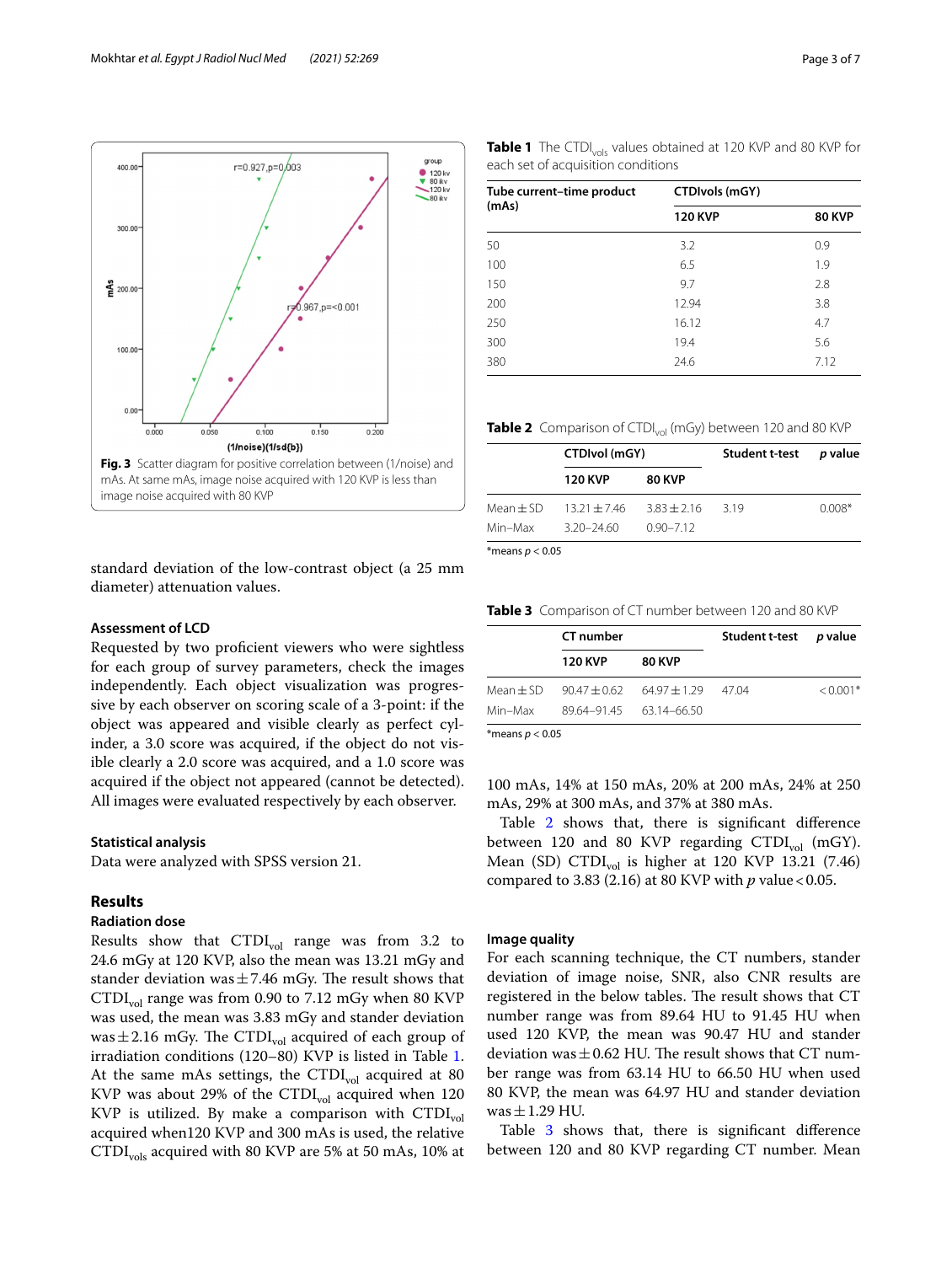<span id="page-3-0"></span>**Table 4** Comparison of image noise (SD) between 120 and 80 KVP

|             | Image noise(SD) |                                  | Student t-test p value |          |  |
|-------------|-----------------|----------------------------------|------------------------|----------|--|
|             | <b>120 KVP</b>  | <b>80 KVP</b>                    |                        |          |  |
| $Mean + SD$ |                 | $7.90 \pm 3.23$ $15.15 \pm 6.56$ | - 262                  | $0.022*$ |  |
| Min–Max     | 5.09–14.61      | 9.89-28.21                       |                        |          |  |

\*means *p* < 0.05

#### <span id="page-3-1"></span>**Table 5** Comparison of CNR between 120 and 80 KVP

|                             | <b>CNR</b>                           |               | Student t-test p value |          |
|-----------------------------|--------------------------------------|---------------|------------------------|----------|
|                             | <b>120 KVP</b>                       | <b>80 KVP</b> |                        |          |
| $Mean + SD$                 | $0.94 \pm 0.27$ $0.43 \pm 0.22$ 3.73 |               |                        | $0.003*$ |
| Min–Max                     | $0.51 - 1.24$                        | $0.02 - 0.63$ |                        |          |
| $\sim$ $\sim$ $\sim$ $\sim$ |                                      |               |                        |          |

\*means *p* < 0.05

#### <span id="page-3-2"></span>**Table 6** Comparison of SNR between 120 and 80 KVP

| <b>SNR</b>                                          |               | Student t-test p value |            |  |
|-----------------------------------------------------|---------------|------------------------|------------|--|
| <b>120 KVP</b>                                      | <b>80 KVP</b> |                        |            |  |
| Mean $\pm$ SD 13.20 $\pm$ 4.32 4.88 $\pm$ 1.57 6.77 |               |                        | $< 0.001*$ |  |
| Min-Max 6.14-21.36 2.01-6.79                        |               |                        |            |  |

\*means *p* < 0.05

(SD) CT number is higher at 120 KVP 90.47 (0.62) compared to 64.97 (1.29) at 80 KVP with *p* value<0.001.

Image noise (SD) range was from 5.09 HU to 14.61 HU when used 120 KVP, the mean was 7.90 HU and stander deviation was  $\pm$  3.23 HU. The result show that image noise (SD) range was from 9.89 HU to 28.21 HU when used 80 KVP, the mean was 15.15 HU and stander deviation was  $\pm$  6.56 HU (Table [4](#page-3-0)).

Table [4](#page-3-0) shows that, there is significant difference between 120 and 80 KVP regarding image noise (SD). Mean (SD) image noise is lower at 120 KVP 7.90 (3.23) compared to 15.15 (6.56) at 80 KVP with *p* value<0.05.

The CNR range was from  $0.51$  to  $1.24$  when used  $120$ KVP, the mean was 0.94 and stander deviation was  $\pm$  0.27. The result shows that CNR range was from 0.02 to 0.63 when used 80 KVP, the mean was 0.43 and stander deviation was  $\pm$  0.22 (Table [5](#page-3-1)).

Table [5](#page-3-1) shows that, there is significant difference between 120 and 80 KVP regarding CNR. Mean (SD) CNR is higher at 120 KVP 0.94 (0.27) compared to 0.43 (0.22) at 80 KVP with *p* value<0.05.

SNR range was from 6.14 HU to 21.36 HU when used 120 KVP, the mean was 13.20 HU and stander deviation was $\pm$ 4.32 HU. The result shows that SNR range

#### <span id="page-3-3"></span>**Table 7** Correlation between CTDI<sub>vol</sub> (mGY) and CNR

| CTDIvol (120KVP)        |              | <b>CTDIvol (80KVP)</b> |                |  |
|-------------------------|--------------|------------------------|----------------|--|
| Pearson correlation r p |              | Pearson correlation r  | $\overline{p}$ |  |
| CNR 0951                | $0.001*0691$ |                        | 0.086          |  |
|                         |              |                        |                |  |

\*means *p* < 0.05

<span id="page-3-4"></span>**Table 8** Correlation between tube current (mAs) and image noise

|     | (1/noise) (120 KVP) |              | (1/noise) (80 KVP) |          |  |
|-----|---------------------|--------------|--------------------|----------|--|
|     |                     | D            |                    |          |  |
| mAs | 0.967               | $< 0.001$ ** | 0927               | $0.003*$ |  |

#### <span id="page-3-5"></span>**Table 9** LCD subjective score

| <b>KVP/mAs</b>  | LCD subjective score |                   | Mean          | p value  |  |
|-----------------|----------------------|-------------------|---------------|----------|--|
|                 | observer A           | observer <b>B</b> |               |          |  |
| 80 KVP/50 mAs   | 3.0(2.0,1.0)         | 3.0(2.0,1.0)      | $1.50 + 0.71$ | $0.014*$ |  |
| 80 KVP/100 mAs  | 3.0(2.0,1.0)         | 3.0(2.0,1.0)      | $1.50 + 0.71$ | $0.014*$ |  |
| 80 KVP/150 mAs  | 4.0(3.0,1.0)         | 4.0(3.0.1.0)      | $2.00 + 1.41$ | 0.182    |  |
| 80 KVP/200 mAs  | 4.0(3.0.1.0)         | 3.0(2.0,1.0)      | $2.00 + 1.41$ | 0.182    |  |
| 80 KVP/250 mAs  | 5.0(3.0,2.0)         | 5.0(3.0, 2.0)     | $2.50 + 0.71$ | 0.5      |  |
| 80 KVP/300 mAs  | 5.0(3.0,2.0)         | 6.0(3.0,3.0)      | $2.50 + 0.71$ | 0.5      |  |
| 80 KVP/380 mAs  | 6.0(3.0,3.0)         | 6.0(3.0,3.0)      | $3.0 + 0.0$   | 1        |  |
| 120 KVP/300 mAs | 6.0(3.0,3.0)         | 6.0(3.0,3.0)      | $3.0 \pm 0.0$ | (r)      |  |

 $*$  Significant  $p < 0.05$ , (*r*) reference group, the  $p$  values are those obtained with 80 KVP Comparative with results acquired with 120 KVP/300 mAs. There is a good agreement among the two observers (*A*, *B*) regarding the personal evaluation of the LCD (*κ*=0.667)

was from 2.01 HU to 6.79 HU when used 80 KVP, the mean was 4.88 HU and stander deviation was  $\pm$  1.57 HU  $(Table 6)$  $(Table 6)$ .

Table [6](#page-3-2) shows that, there is significant difference between 120 and 80 KVP regarding SNR. Mean (SD) SNR is higher at 120 KVP 13.20 (4.32) compared to 4.88 (1.57) at 80 KVP with *p* value<0.001.

Table [7](#page-3-3) shows that, there is positive significant correlation between  $\text{CTDI}_{\text{vol}}$  (mGY) and CNR at 120 KVP  $(r=0.951, p=0.001)$ . On the other hand no significant correlation is observed at 80 KVP *p* value>0.05.

Table [8](#page-3-4) shows that, there is positive significant correlation between  $(1/noise)$  and mAs at 120 KVP  $(r=0.967,$ *p*= <0.001) and at 80 KVP (*r*=0.927, *p*=0.0).

#### **LCD results**

The results of subjective scores of LCD assigned by two profcient observers are listed in Table [9](#page-3-5).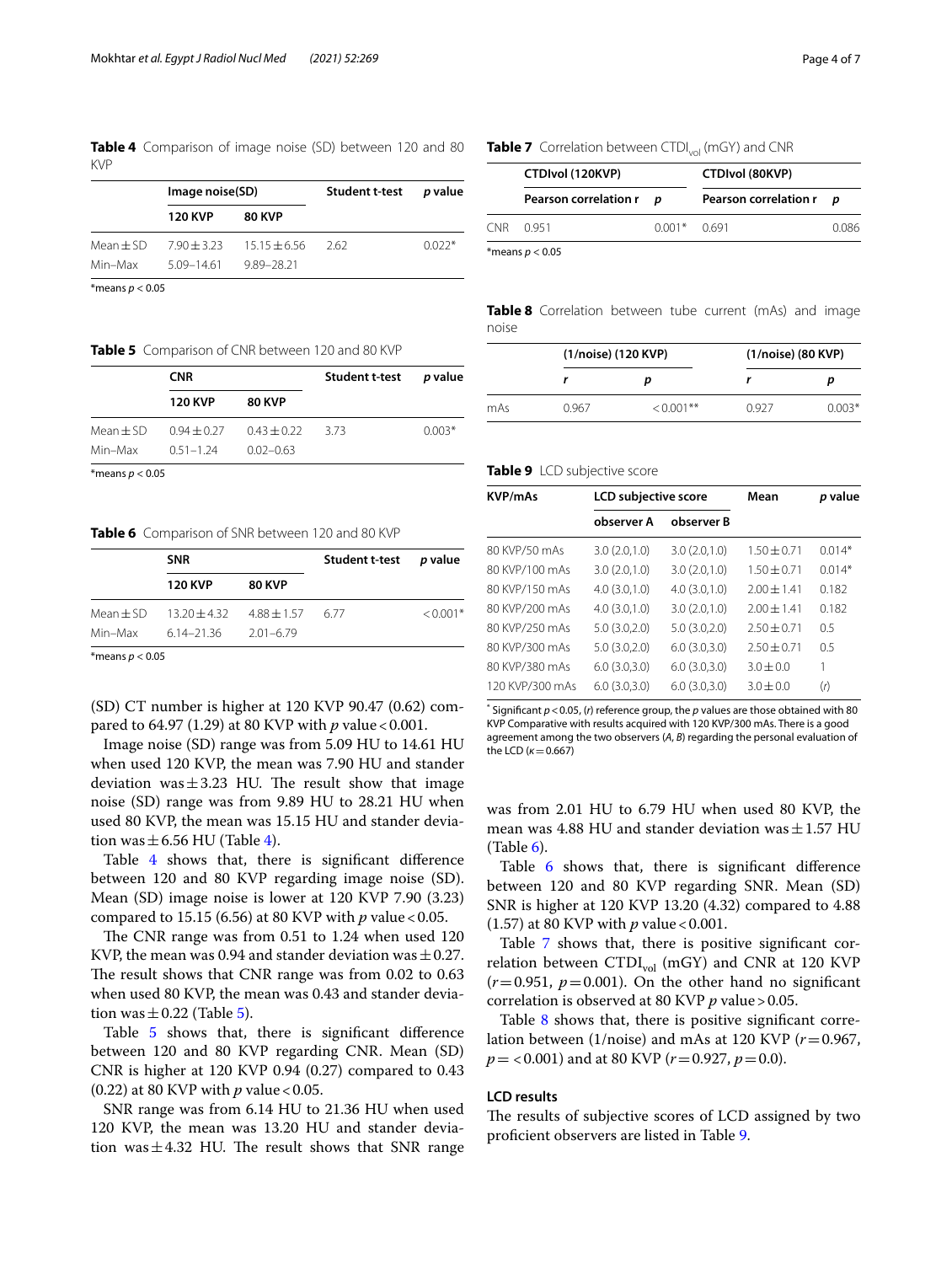At 120 KVP and 300 mAs, the average score of the images was  $2.50 \pm 0.71$ . At 80 KVP, the average score was  $1.50 \pm 0.71$  at (50–100) mAs which was significantly much less than the average score at 120 KVP and 300 mAs with  $p$  value = 0.014 at (50–100 mAs) (Table [9](#page-3-5)). The score was  $2.00 \pm 1.41$  at (150–200 mAs), and the score was  $2.50 \pm 0.71$  at (250–300 mAs) there were no differences of statistical signifcance between average score at 120 KVP and 300 mAs and average score acquired at 80 KVP and other tube current settings (mAs) that were investigated (*p* value=0.182 at 150–200 mAs; *p* value=0.5at 250–300 mAs and *p* value=1.0 at 380 mAs).

#### **Discussion**

Now, advancement in MSCT technique permits CT examinations to be fast and easily implementation, and this leads to a potential increasing of radiation dose for patients. particularly, risk of cancer death and the radiation exposure from hepatic CT examinations have increased signifcantly due to dynamic-enhanced of multiple-phase computed tomography examination was performed constantly. Management patient dose is subsequently a main interest in MSCT abdominal examinations.

We fnd in this study that, the relation between CNR and CT dose index volume  $(CTDI_{vol})$  was a directly relation, which was compatible with Waaijer et al. [[21](#page-6-6), [22](#page-6-7)], they found that  $SNR<sup>2</sup>$  was proportional to effective tube current and CT dose index volume. Though the average CNR was reduced whenever CT examination was executed at 80 KVP tube voltages with the same tube current adjusting, CNR ameliorated basically when selfsame  $\text{CTDI}_{\text{vol}}$  was utilized.

Also we fnd in this study that CNR range was from 0.02 to 0.63 when used 80 KVP. Furthermore, the relative radiation dose obtained at 80 KVP and 380mAs was 37% of the relative radiation dose obtained at 120 KVP and 300 mAs. Thus, we assume that low KVP scanning as low as 80 KVP is available for a pediatric Abdominal computed tomography scanning without diagnostic accuracy loss when mAs is maximum than 300 mAs allowing radiation dose reduction by 29% to 37%. This results have agreement with American ACR abdominal CT (CNR for a pediatric was more than  $0.5$  [\[16](#page-6-3)].

One of the greatest substantial factors for abdominal computed tomography is LCD, specially when we are searching for little lesions of organs of Abdomen like, pancreas, liver, kidneys or spleen.

LCD also is related for contrast improved series, not only related for not improved series, because contrast between abnormal and normal tissue could only increasing lightly by the iodine [\[23\]](#page-6-8).

The low contrast detectability subjective scores obtained with 80 KVP and 150, 200, 250, 300 and 380 mAs were not varying signifcantly from scores obtained with 120 KVP. Moreover, the low contrast detectability average score obtained with 80 KVP and 380 mAs was similar to the low contrast detectability average score obtained with 120 KVP and 300 mAs. From our results, reducing KVP from 120 to 80 KVP also may result in up to 37% dose reduction without degeneration low contrast resolution. Funama et al. [\[21](#page-6-6)] reported that a 35% reducing of radiation dose might be obtained with examination was assessed at 90 KVP instead of at 120 KVP without degeneration of low contrast detectability. Our results have agreement with Funama also suppose that the capability of using lower tube voltage in abdominal computed tomography thereby achieving decreasing of radiation dose while image quality is maintaining acceptable.

Verdun et al. [[24\]](#page-6-9) shown that there is a strong correlation signifcantly between the average measurements of CNR and the low contrast detectability subjective scores  $(r=0.95, p<0.05)$ .

Increasing in image noise and decreasing in SNR which resulted from the decreasing of photon fux were considered the basic obstacle of low tube voltage technology.

In our study, we found that there is signifcant difference between 120 and 80 KVP regarding image noise (SD). Also, there is positive signifcant correlation between (1/noise) and mAs at 120 KVP  $(r=0.967,$ *p*= <0.001) and at 80 KVP (*r*=0.927, *p*=0.003), such as Waaijer et al. [[13](#page-6-1), [22](#page-6-7)] we showed that the tube current has correlative relationship inversely with image noise. In other expression, when the lower tube voltage strategy or lower tube current is performed, the increased noise will be obtained.

However, image noise, has a good efect on abdominal images quality as the region of abdomen is lower contrast inherently.

So, low tube voltage computed tomography scanning required settings of higher tube current to recompense for the photon slower number.

As well, new technologies must be evolved to obtained image noise reduction. Over last years, Sundry articles showed that flter back projection (noise decreasing flters) (FBP) [\[25–](#page-6-10)[28\]](#page-6-11), also reconstruction methods, like adaptation statistical iterative reconstruction technique (ASIRT) [[29–](#page-6-12)[31\]](#page-6-13) can virtually help to decrease the Computed Tomography images noise with reducing radiation dose without degradation of image quality.

#### **Study limitations**

First, this results must be further confrmed for clinical using as that CT examination at low KVP (80 KVP) was only implemented in ACR phantom, but this solid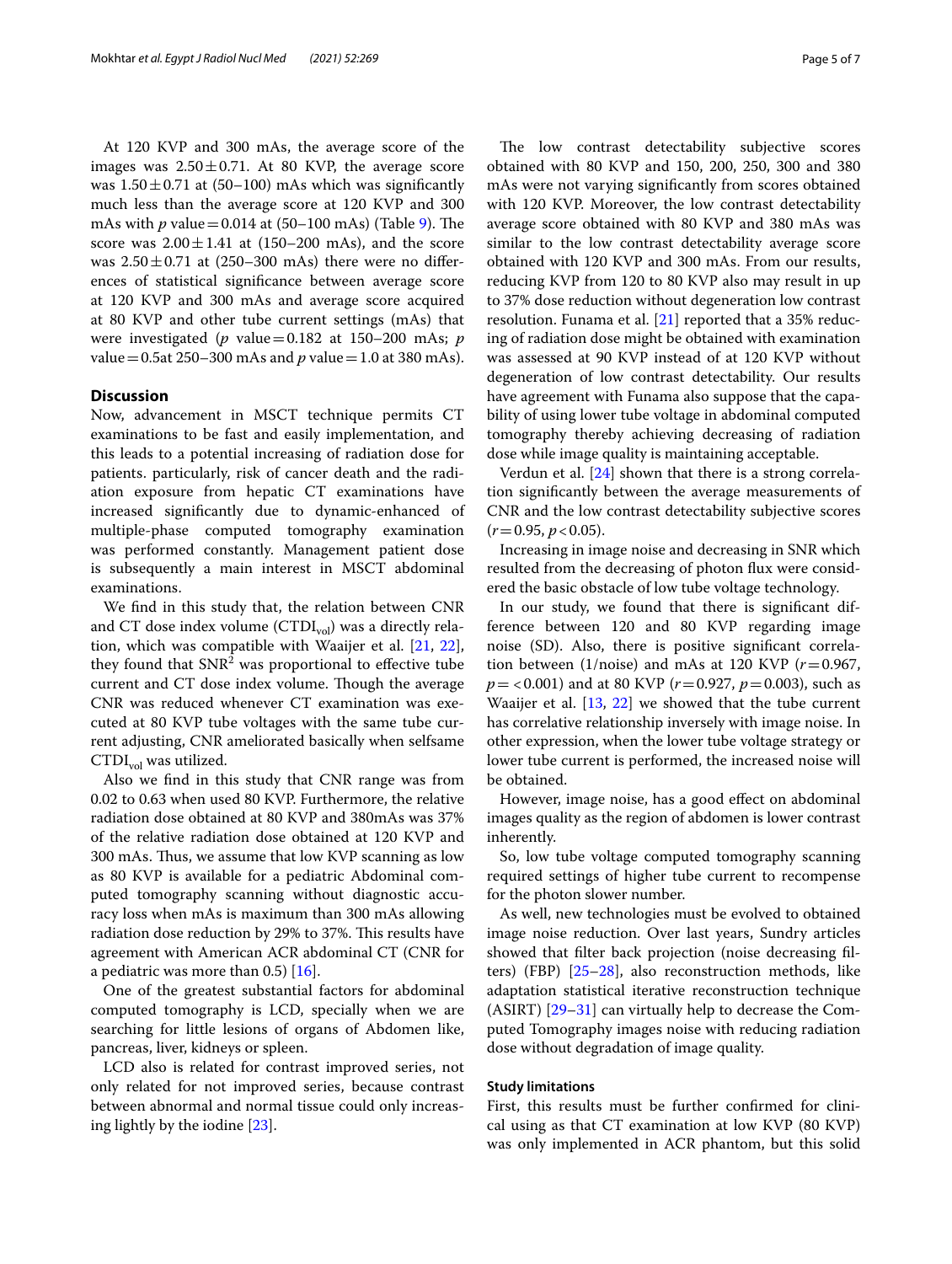phantom was not consider body composition variability, nevertheless, Marin et al. [[32\]](#page-6-14) reported that a technology of low tube voltage with 80 KVP might be performed to ameliorate the conspicuity of liver tumors of malignant hyper vascular while signifcantly reduction of radiation dose of patient.

Second, the incident X-ray beam attenuation in computed tomography depends on the body portion size that wants to be evaluated but our studies do not take into consideration body sizes diferences; that is, most great exposure is wanted for fat patients to achieve the same image quality to that for thinner humans [[33](#page-6-15)]. However, preceding studies with a phantom propose that the technique of low KVP is efficient for dose reducing of abdominal computed tomography for comparatively patients having body weight below 80 kg (light weight patient) [[34](#page-6-16)].

Another part is that more humans existing with implants of high-attenuation, that can signifcantly reduce image quality by applying low KVP protocols continuously.

Third, the contentious usage of maximum high tube current shortens the life of the tube so it has a bad efect on the machine. In our present work we use high mAs until 380 mAs but we did not get to the maximum tube current.

Lastly, we only utilize the computed tomography dose index volume  $(CTDI_{vol})$  acquired from the picture archiving and communication system (PACS) via manufacturer to assess the radiation dose.

As a fnal of limitations we recommended to do this study with a protocol 80 KVP on patient for more assessment.

## **Conclusions**

Results of our study detected that there is a possibility to decrease exposure of radiation virtually by reducing KVP from 120 to 80 KVP in examination of abdominal CT when the high tube current is used, though increasing image noise at low tube voltage. As an efective technique to reduce the dose of CT scan at low KVP safety and help patients of light weight relatively, specially patients who may want to subject MSCT tests for high-risk examination or long-term follow-up.

#### **Abbreviation**

MSCT: Multislice computed tomography; CT: Computed tomography; NCRP: National Council on Radiation Protection and Measurements; U.S.: United State; CNR: Contrast to noise ratio; SNR: Signal to noise ratio; ACR: American College of Radiology; CTDI<sub>vol</sub>: Computed tomography dose index volume; PACS: Picture archiving and communication system; ROI: Region of interest; LCD: Low contrast detectability.

#### **Acknowledgements**

We Acknowledge the members of the Radiology Department in Urology and Nephrology Center, Mansoura University (especially Prof. Tarek El-Diasty and Prof H.M. Gad), and The physics Department in faculty of science Mansoura University, Egypt.

#### **Authors' contributions**

Prof. MTA and Dr. AM gave idea and ZAA collected the data and analyze them. Dr. AM put study design and ZAA, Dr. AS and Prof HMG wrote the paper with revision. All author read and approved the fnal manuscript.

#### **Funding**

This study had no funding from any resource.

#### **Availability of data and material**

The datasets used and/or analyzed during the current study are available from the corresponding author on reasonable request.

#### **Declarations**

**Ethics approval and consent to participate**

Not applicable.

#### **Consent for publication**

Not applicable.

#### **Competing interests**

The authors declare that they have no competing interests.

#### **Author details**

<sup>1</sup> Radiology Department, Urology and Nephrology Center, Mansoura University, Mansoura, Egypt. <sup>2</sup> Physics Department, Faculty of Science, Mansoura University, Mansoura, Egypt.

#### Received: 29 July 2021 Accepted: 16 September 2021 Published online: 10 November 2021

#### **References**

- <span id="page-5-0"></span>Tsapaki V, Rehani M, Saini S (2010) Radiation safety in abdominal computed tomography. Semin Ultrasound CT MRI 31:29–38
- 2. Alsafi KG (2016) Radiation protection in X-ray computed tomography: literature review. Int J Radiol Imaging Technol. [https://doi.org/10.23937/](https://doi.org/10.23937/2572-3235.1510016) [2572-3235.1510016](https://doi.org/10.23937/2572-3235.1510016)
- 3. Mansour Z, Mokhtar A, Sarhan A, Ahmed MT, El-Diasty T (2016) Quality control of CT image using American College of Radiology (ACR) phantom. Egypt J Radiol Nucl Med 47:1665–1671
- <span id="page-5-1"></span>4. Baskan O, Erol C, Ozbek H, Paksoy Y (2015) Efect of radiation dose reduction on image quality in adult head CT with noise-suppressing reconstruction system with a 256 slice MDCT. J Appl Clin Medi Phys 16:285–296
- <span id="page-5-2"></span>5. Stofey RD (2011) MDCT physics. The basic technology, image quality and radiation dose. Am J Roentgenol 196:484–484
- <span id="page-5-3"></span>6. National Council on Radiation Protections and Measurements (NCRP): ionizing radiation exposure of the population of the United States, NCRP Report No. 160. Bethesda, Md,2009
- <span id="page-5-4"></span>7. Mettler FA Jr, Bhargavan M, Faulkner K et al (2009) Radiologic and nuclear medicine studies in the United States and worldwide: frequency, radiation dose, and comparison with other radiation sources—1950–2007. Radiology 253:520–531
- <span id="page-5-5"></span>8. Pearce MS, Salotti JA, Little MP et al (2012) Radiation exposure from CT scans in childhood and subsequent risk of leukaemia and brain tumours: a retrospective cohort study. Lancet 380:499–505
- 9. Strauss KJ, Goske MJ (2011) Estimated pediatric radiation dose during CT. Pediatr Radiol 41(suppl2):S472-482
- 10. Ulsh AB (2015) Are risks from medical imaging still too small to be observed or nonexistent? Dose Response 13:14–030
- <span id="page-5-6"></span>11. DeMaio DN (2017) CT radiation dose and risk: fact vs fction. Radiol Technol 89:199–205